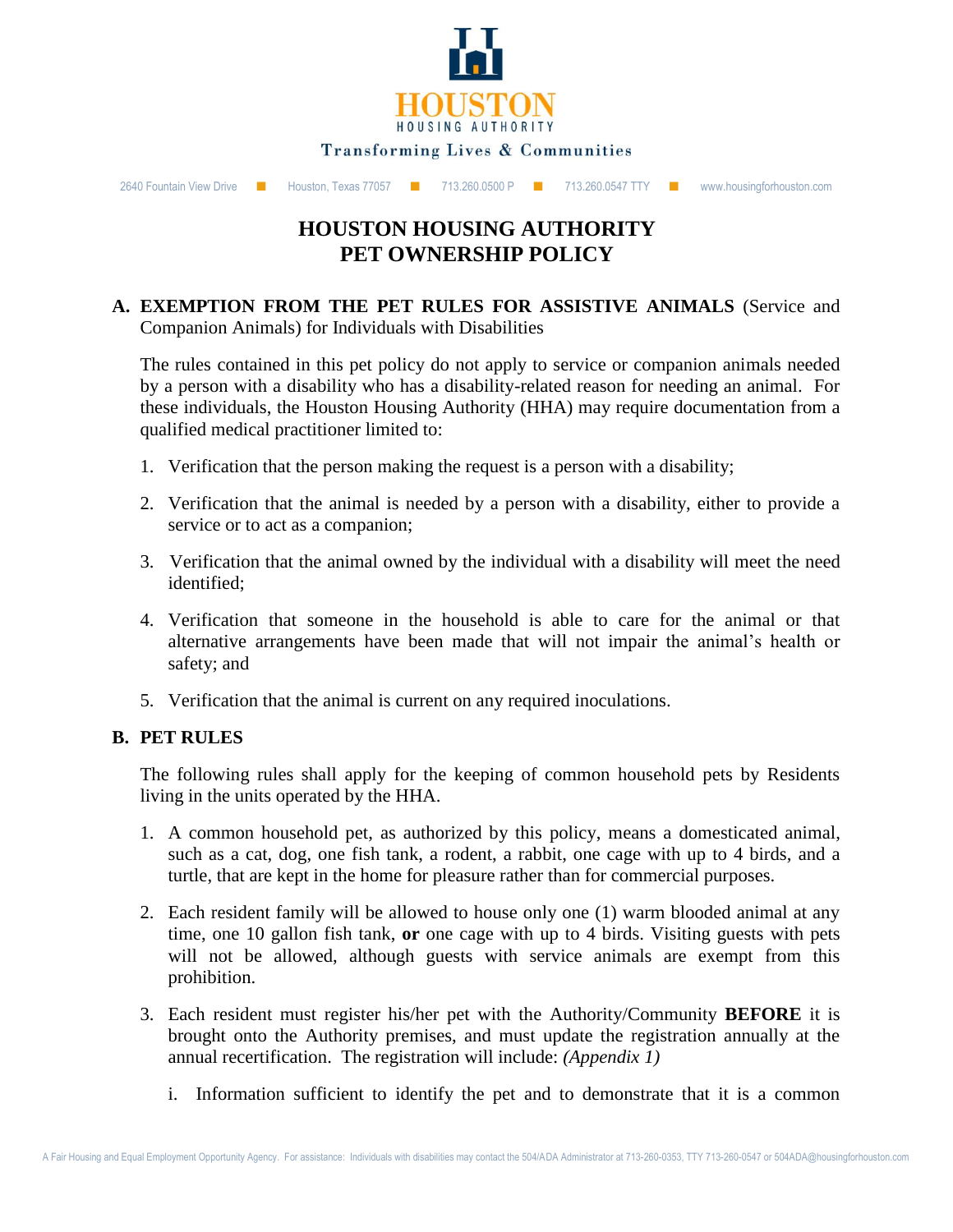household pet, including a picture;

- ii. A certificate signed by a licensed veterinarian or a State or Local Authority empowered to inoculate animals, stating that the pet has received all inoculations required by applicable State and Local Law;
- iii. The name, address, and telephone number of one or more responsible parties who will care for the pet if the pet owner dies, is incapacitated, or is otherwise unable to care for the pet.
- iv. A statement indicating that the pet owner has read the pet rules and agrees to comply with them; *(Appendix 2)*
- v. The HHA may refuse to register a pet if:
	- (1) The pet is not a common household pet as defined above;
	- (2) The keeping of the pet would violate any applicable pet rule;
	- (3) The pet owner fails to provide complete pet registration information;
	- (4) The pet owner fails to update the pet registration annually;
	- (5) The HHA reasonably determines, based on the pet owners' habits and practices and the pet's temperament, that the pet owner will be unable to keep the pet in compliance with the pet rules and other legal obligations;
- vi. Financial ability to care for the pet will not be a reason for the HHA to refuse to register a pet.
- vii. The HHA will notify the pet owner if the HHA refuses to register a pet. The notice will:
	- (1) State the reasons for refusing to register the pet;
	- (2) Be served on the pet owner; and
	- (3) Be combined with a Lease Violation Notice for a pet rule violation if appropriate.
- 4. Cats and dogs shall be limited to small breeds where total adult weight shall not exceed thirty five (35) pounds and total height at the shoulder shall not exceed eighteen (18) inches. The size limitations do not apply to service animals.
- 5. No pit bulls, dobermans, rottweilers, or any other known fighter breed will be allowed on the premises.
- 6. All cat and dog pets shall be verified by veterinarian to be neutered or spayed, cost to be paid by the owner. Pet owners will be required to present a certificate of procedure (spayed-neutered) performed from their veterinarian as well as documentation of all required annual vaccines, initially and at recertification.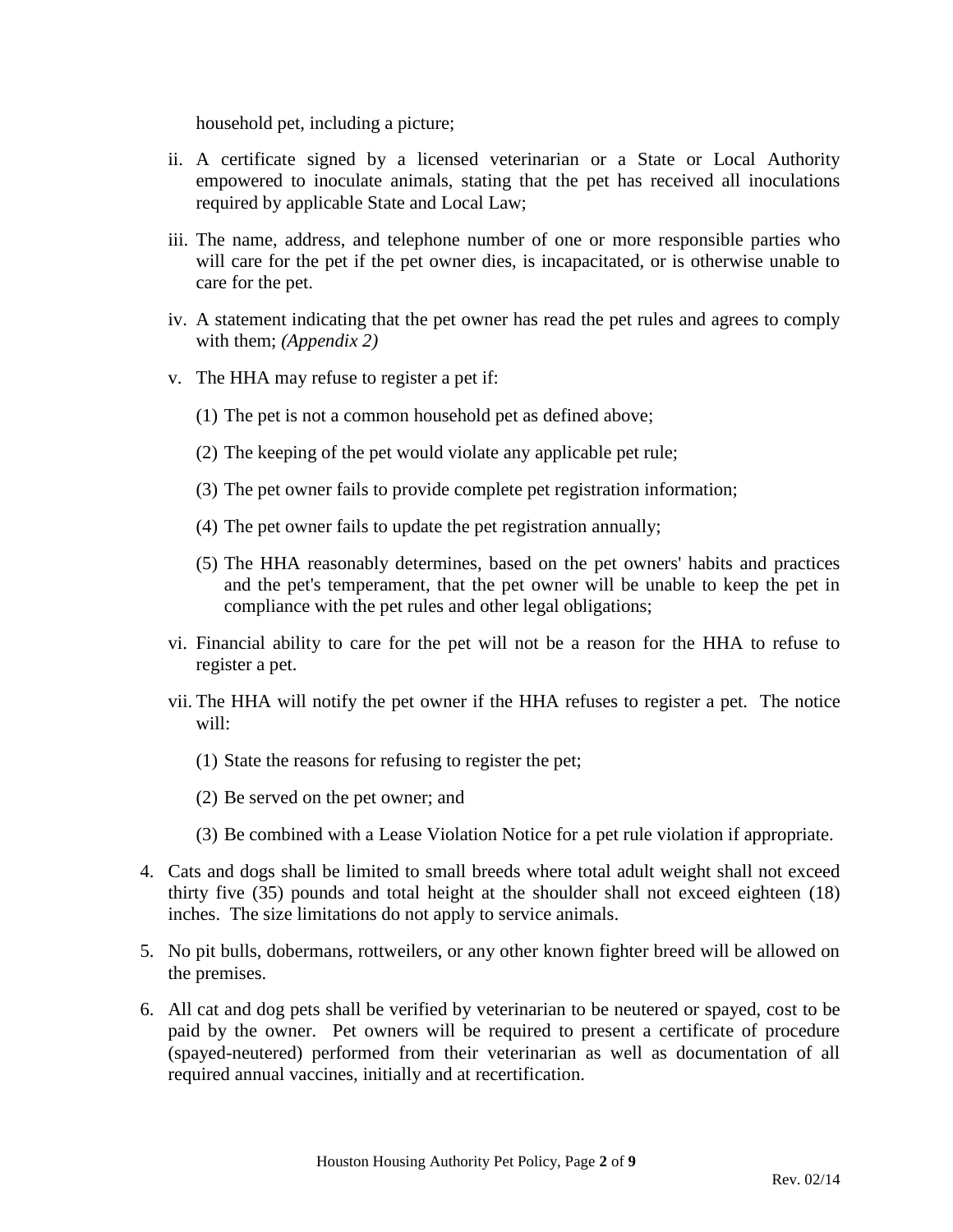- 7. A non-refundable pet fee of \$100 per bedroom in the pet owner's unit shall be made to the HHA. Such fee will be a one-time fee (per pet) and shall be used to help cover cost of damages to the unit caused by the pet.
- 8. Pets shall be quartered in the Resident's unit.
- 9. Dogs and cats shall be kept on a leash and controlled by a responsible individual when taken outside.
- 10. No dog houses will be allowed on the premises.
- 11. Pets (dogs and cats) shall be allowed to run only on the owner's lawn and owners shall clean up after pet after each time the animal eliminates.
- 12. Pet owners must comply with all applicable City Ordinances concerning pets.
- 13. The pet owner is responsible for the pet's health and condition.
- 14. A pet shall be removed from the premises when its conduct or condition constitutes a nuisance or a threat to the health or safety of the pet owner, other occupants of the property, or the pet.
- 15. Birds must be kept in regular bird cages and not allowed to fly throughout the unit.
- 16. Dishes or containers for food and water will be located within the owner's apartment. Food and/or table scraps will not be deposited on the owner's porches or yards.
- 17. Residents will not feed or water stray animals or wild animals.
- 18. Pets will not be allowed on specified common areas (under clotheslines, social rooms, office, maintenance space, playgrounds, etc.).
- 19. Each resident family will be responsible for the noise or odor caused by their pet. Obnoxious odors can cause health problems and will not be tolerated.

### **C. PET RULE VIOLATION PROCEDURE**

- 1. Notice of Pet Rule Violation *(Appendix 3)*:
	- i. When the HHA or property determines, on the basis of objective facts supported by written statements, that a pet owner has violated one or more of these rules governing the owning or keeping of pets, the HHA or property will:
		- (1) Serve a notice of the pet rule violation on the owner by sending a letter by first class mail, properly stamped and addressed to the Resident at the leased dwelling unit, with a proper return address, or
		- (2) Serve a copy of the notice on any adult answering the door at the Resident's apartment, or if no adult responds, by placing the notice under or through the door, if possible, or else by attaching the notice to the door.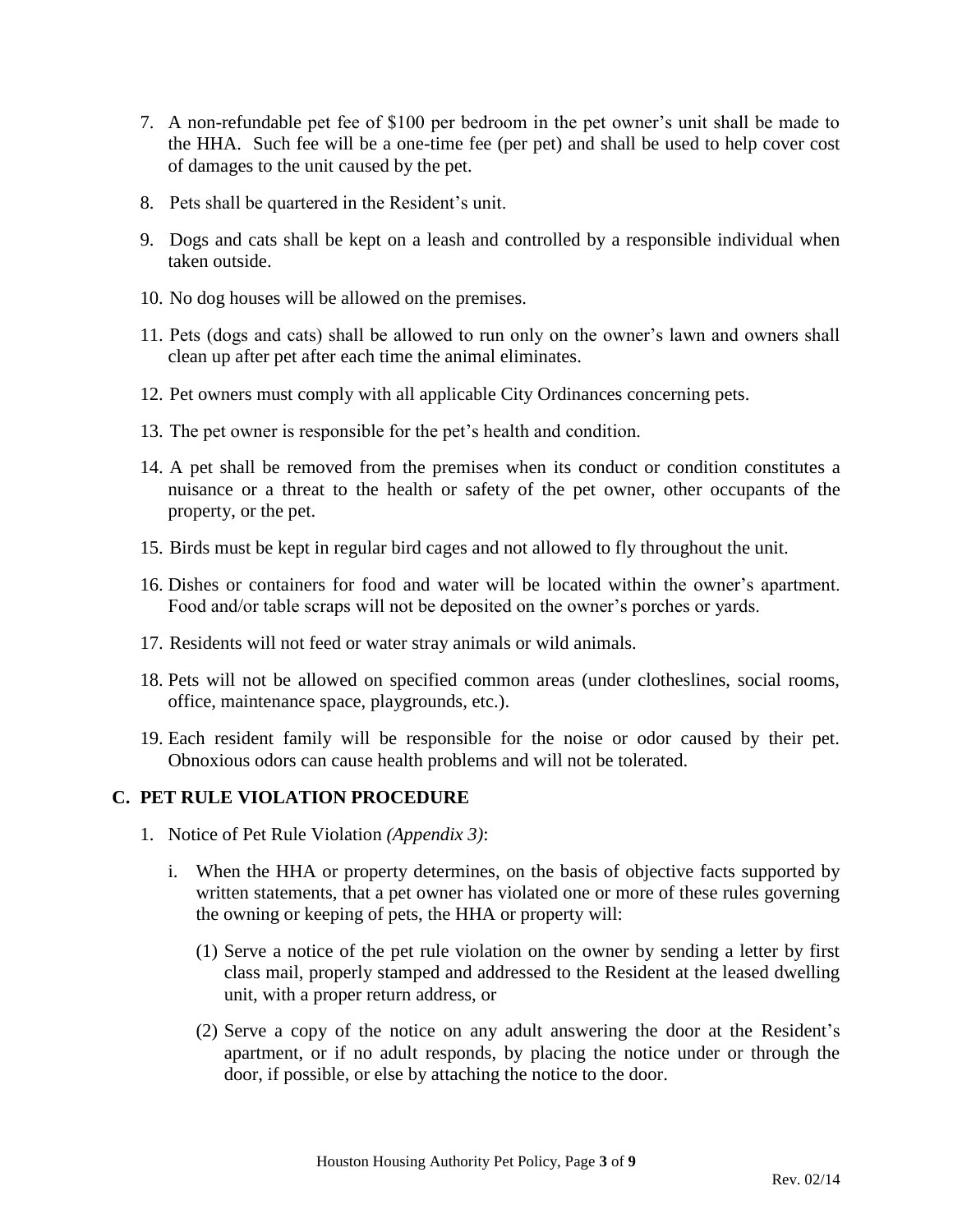- ii. The notice of pet rule violation must contain a brief statement of the factual basis for the determination and the pet rule or rules alleged to be violated;
- iii. The notice must state that the pet owner has ten (10) days from the effective date of service of notice to correct the violation (including, in appropriate circumstances, removal of the pet) or to make a written request for a meeting to discuss the violation. The effective date of service is the day that the notice is delivered or mailed, or in the case of service by posting, on the day that the notice was initially posted;
- iv. The notice must state that the pet owner is entitled to be accompanied by another person of his or her choice at the meeting;
- v. The notice must state that the pet owner's failure to correct the violation, to request a meeting, or to appear at a requested meeting may result in initiation of procedures to terminate the pet owner's lease.

#### 2. Pet Rule Violation Meeting:

If the pet owner makes a timely request for a meeting to discuss an alleged pet rule violation, the HHA or property shall establish a mutually agreeable time and place for the meeting to be held within fifteen (15) days from the effective date of service of the notice of pet rule violation (unless the HHA or property agrees to a later date).

- i. The HHA or property management and the pet owner shall discuss any alleged pet rule violation and attempt to correct it and reach an understanding.
- ii. The HHA or property management may, as a result of the meeting, give the pet owner additional time to correct the violation.
- iii. Whatever decision or agreements, if any, are made will be reduced to writing, signed by both parties, with one copy for the pet owner and one copy placed in the HHA's Resident file.

#### 3. Notice of Pet Removal:

If the pet owner and the HHA or property are unable to resolve the pet rule violation at the pet rule violation meeting, or if the HHA or property determines that the pet owner has failed to correct the pet rule violation, the pet owner shall be sent a Notice of Pet Removal, requiring the pet owner to remove the pet. This notice must:

- i. Contain a brief statement of the factual basis for the determination and the pet rule or rules that have been violated;
- ii. State that the pet owner must remove the pet within ten (10) days of the effective date of service of the notice of pet removal (or the meeting, if the notice is served at the meeting);
- iii. State the failure to remove the pet may result in initiation of procedures to terminate the pet owner's residency.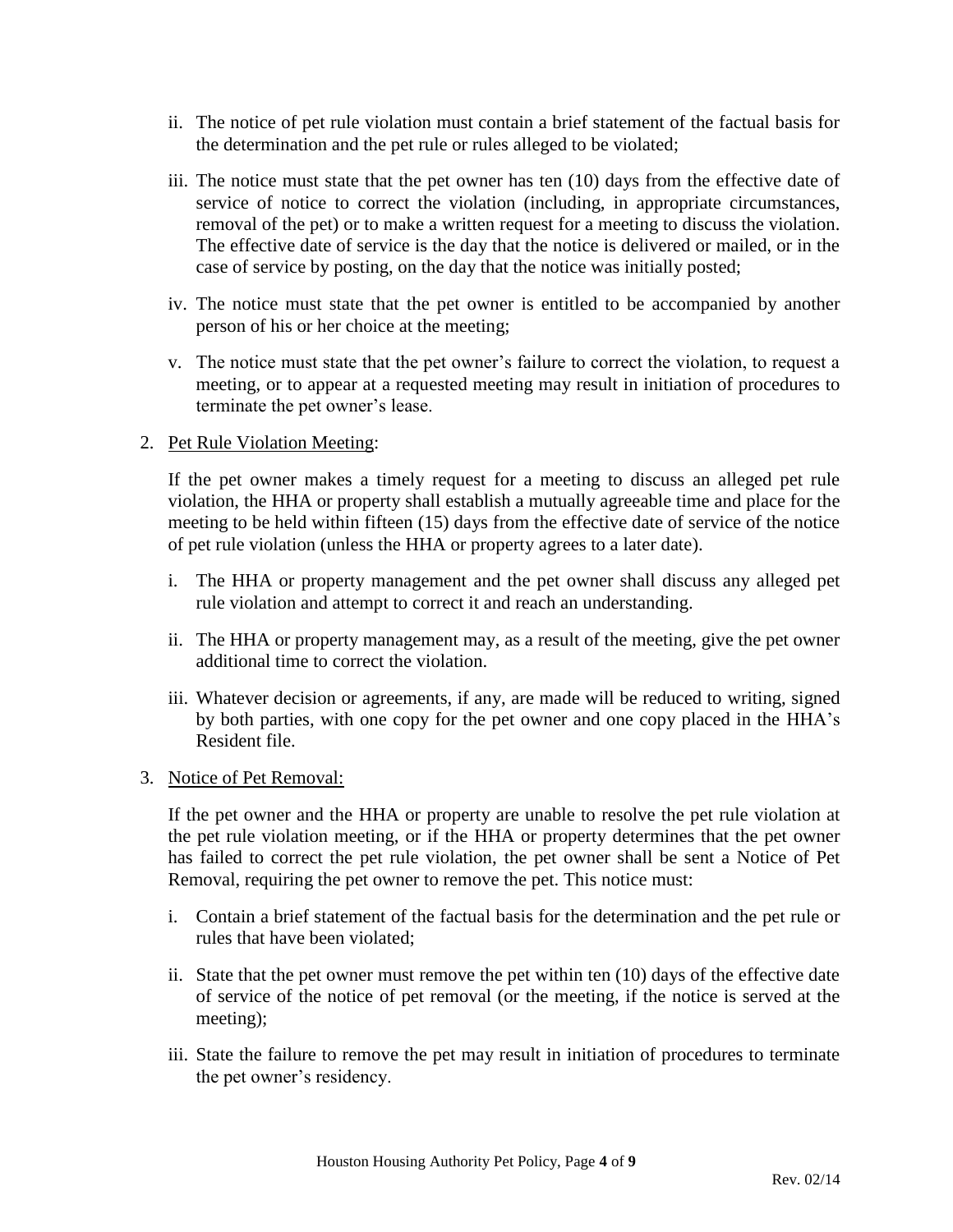4. Initiation of Procedure to Terminate Pet Owner's Residency:

The HHA will not initiate procedures to terminate a pet owner's residency based on a pet rule violation unless:

- i. The pet owner has failed to remove the pet or correct the pet rule violation within the applicable time period specified above; or
- ii. The pet rule violation is sufficient to begin procedures to terminate the pet owner's residency under the terms of the lease and application regulations.

#### **D. PROTECTION OF THE PET**

If the health or safety of a pet is threatened by the death or incapacity of the pet owner, or by other factors that render the pet owner unable to care for the pet, the HHA or property may:

- 1. Contact the responsible party or parties listed in the registration form and ask that they assume responsibility for the pet;
- 2. If the responsible party or parties are unwilling or unable to care for the pet, the HHA or property may contact the appropriate State or Local Animal Control Authority, Humane Society, or designated agent of such Authority and request the removal of the pet;
- 3. If none of the above actions produce results, the HHA or property management may enter the pet owner's unit, remove the pet, and place the pet in a facility that will provide care and shelter until the pet owner or a representative of the pet owner is able to assume responsibility for the pet, but no longer than thirty (30) days. The cost of the animal care facility provided under this section shall be charged to the pet owner.

### **E. NUISANCE OR THREAT TO HEALTH OR SAFETY**

Nothing in this policy prohibits the HHA or the appropriate City authority from requiring the removal of any pet from the HHA's property if the pet's conduct or condition is duly determined to constitute, under the provisions of State or Local Law, a nuisance or a threat to the health or safety of staff or other occupants of the HHA's property or of other persons in the community where the project is located.

#### **F. APPLICATION OF RULES**

- 1. Pet owners will be responsible and liable for any and all bodily harm to other residents or individuals. Destruction of personal property belonging to others caused by owner's pet will be the financial obligation of the pet owner.
- 2. All pet rules apply to resident and/or resident's guests.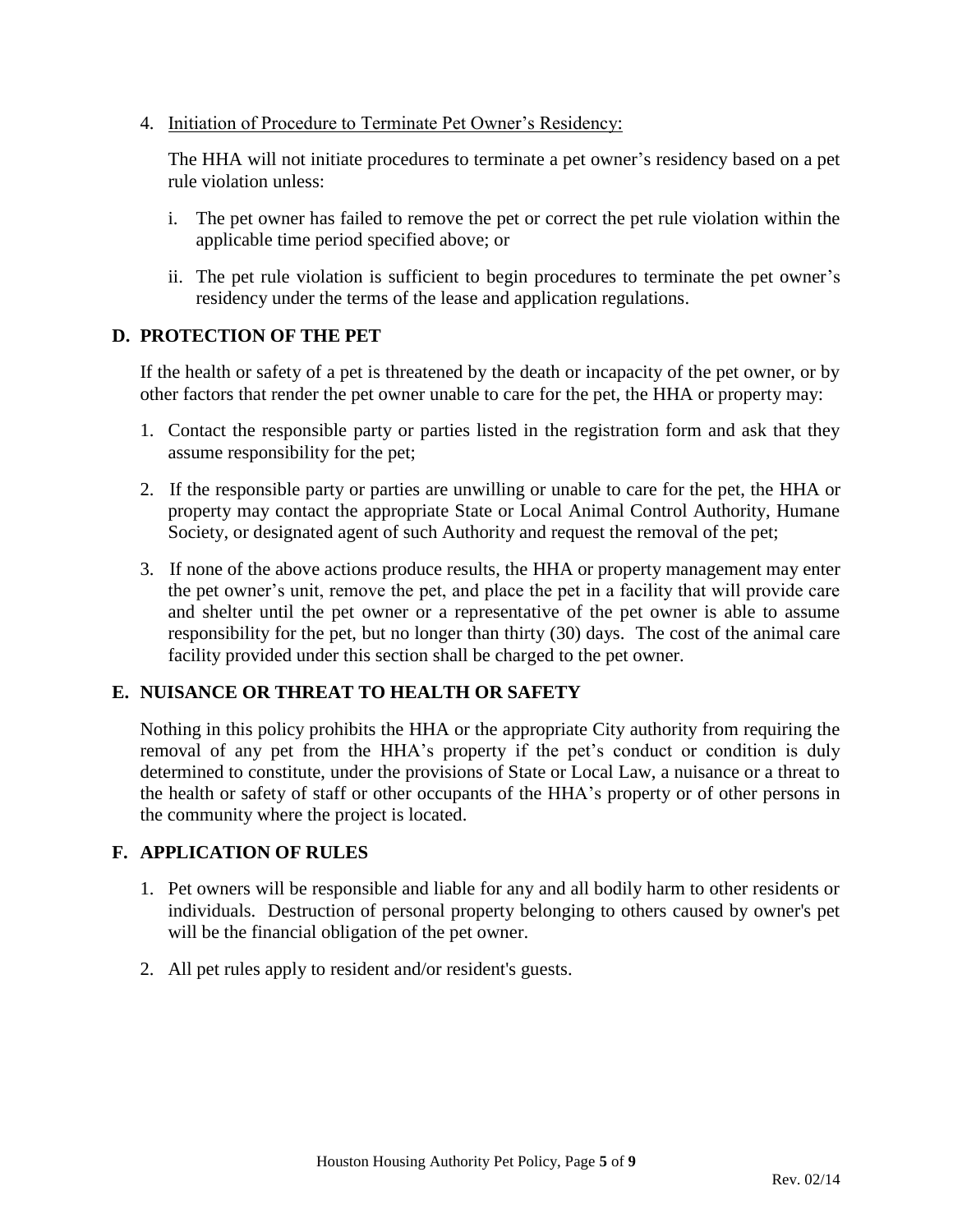# **TENANT ACKNOWLEDGMENT**

I, \_\_\_\_\_\_\_\_\_\_\_\_\_\_\_\_\_\_\_\_\_\_\_\_\_\_, have received the HHA's Pet Policy and I agree to comply with the provisions. I understand that any violation of this policy and the established HHA procedures shall be considered a violation of my Residential Lease Agreement and may be cause for lease termination.

| Unit #<br><b>Tenant's Signature</b> |  | <b>Property Manager's Signature</b> |  |
|-------------------------------------|--|-------------------------------------|--|
| <b>Date</b>                         |  | Date                                |  |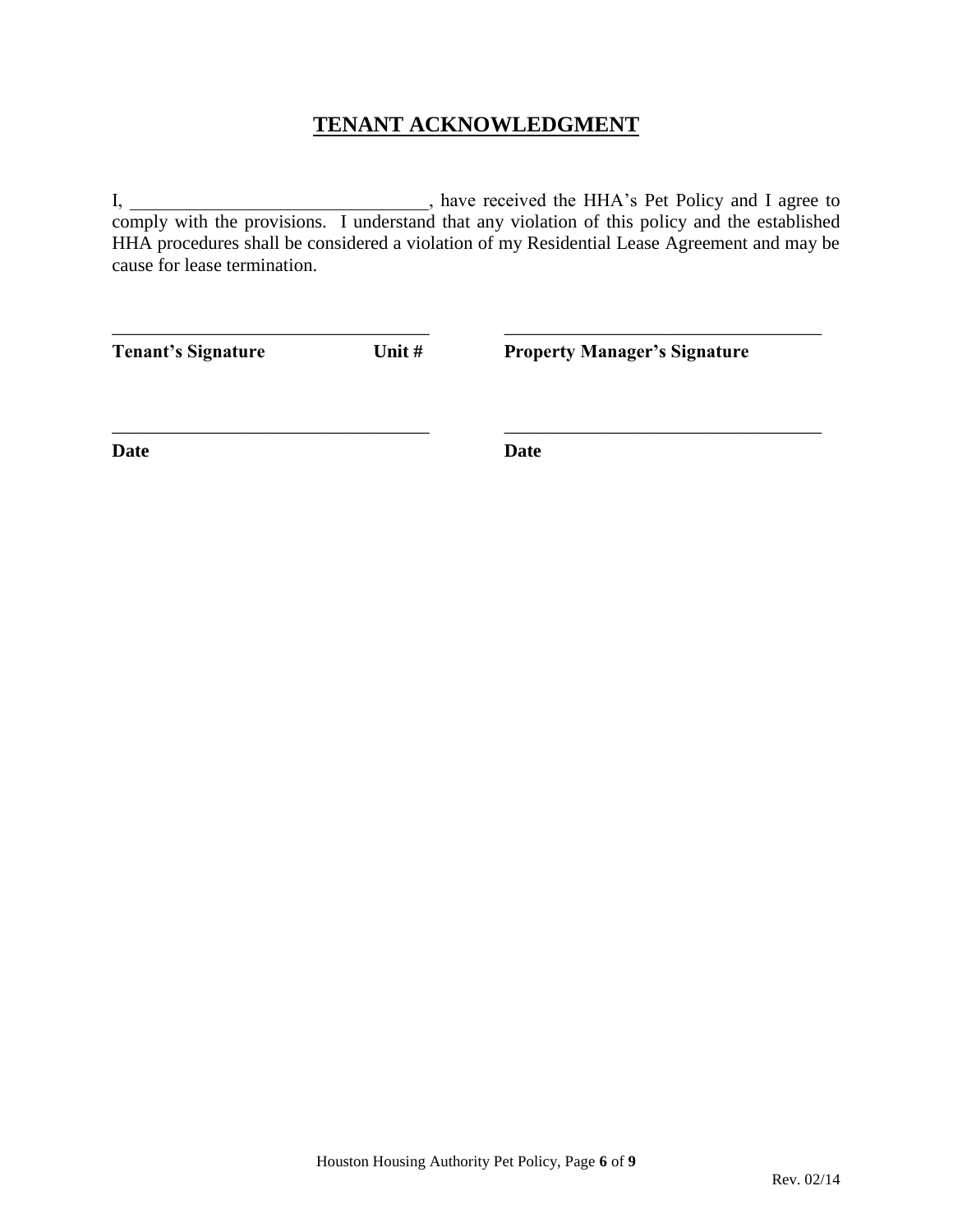## **Appendix 1**

#### **Pet Agreement**

- 1. Management considers the keeping of pets a serious responsibility and a risk to each resident in the apartment. If you do not properly control and care for a pet, you will be held liable if it causes any damages or disturbs other residents.
- 2. Conditional Authorization for Pet. You may keep the pet that is described below in the apartment until Dwelling Lease is terminated. Management may terminate this authorization sooner if your right of occupancy is lawfully terminated or if you or your pet, your guests, or any members of your household violate any of the rules contained in the HHA's Pet Policy or this Agreement.
- 3. Pet Fee. The Pet Fee will be \$100 multiplied by the number of bedrooms in your unit. The Pet Fee is a one-time, non-refundable charge. (Not applicable to assistive animals for individuals with disabilities)
	- If, at any time in the future, this pet is replaced by another animal, another one-time fee will be charged for that animal.
	- This fee will be used to pay reasonable expenses directly attributable to the presence of the pet in the complex, including but not limited to, the cost of repairs to and fumigation of the apartment.
- 4. Liability Not Limited. The fee under this Pet Agreement does not limit resident's liability for property damages, cleaning, deodorization, defleaing, replacements, or personal injuries that may exceed the amount of the pet fee.
- 5. Description of Pet. You may keep only one pet as described below. The pet may not exceed eighteen (18) inches in height at the shoulder and thirty five (35) pounds in adult weight. You may not substitute other pets for this one without amending this agreement.

| Pet's Name               |                 | I vpe       |     |
|--------------------------|-----------------|-------------|-----|
| <b>Breed</b>             | Color           | Weight      | Age |
| Housebroken?             | City of License | License No. |     |
| Date of last Rabies shot |                 |             |     |

Name, address and phone number of person able to care for pet in case of resident's permanent or temporary inability to care for animals

Name

Address

**Phone**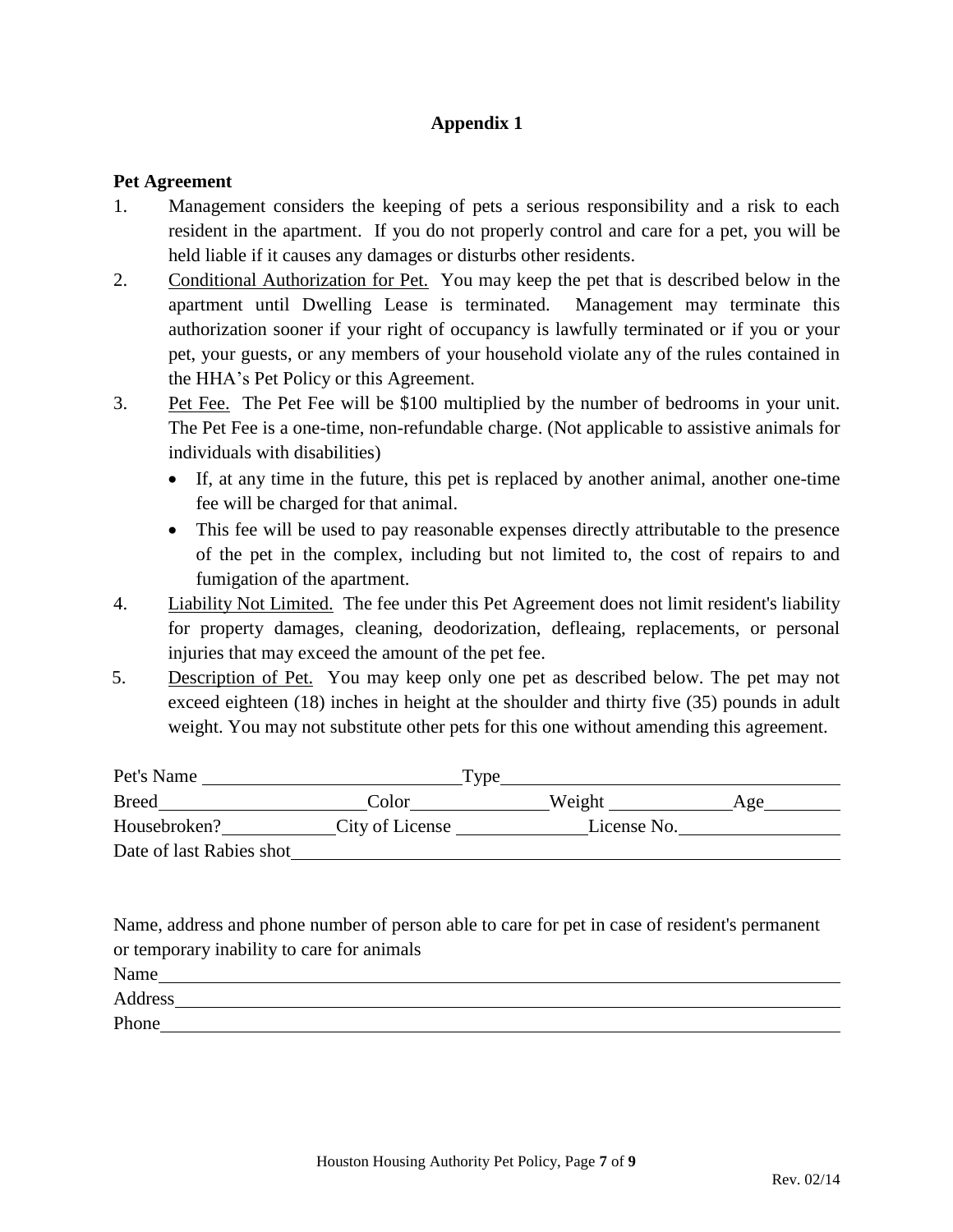# **Appendix 2**

## **Pet Policy Certification**

Attach photo of Pet here

| ٠. |  |  |  |  |
|----|--|--|--|--|
|    |  |  |  |  |

Title **The Community** Title

Houston Housing Authority

I have read, fully understand and will abide by the rules and regulations contained in the Houston Housing Authority Pet Policy and in this Pet Agreement.

| Resident Signature:        | Date: |
|----------------------------|-------|
| Resident Signature:        | Date: |
| <b>Resident Signature:</b> | Date: |